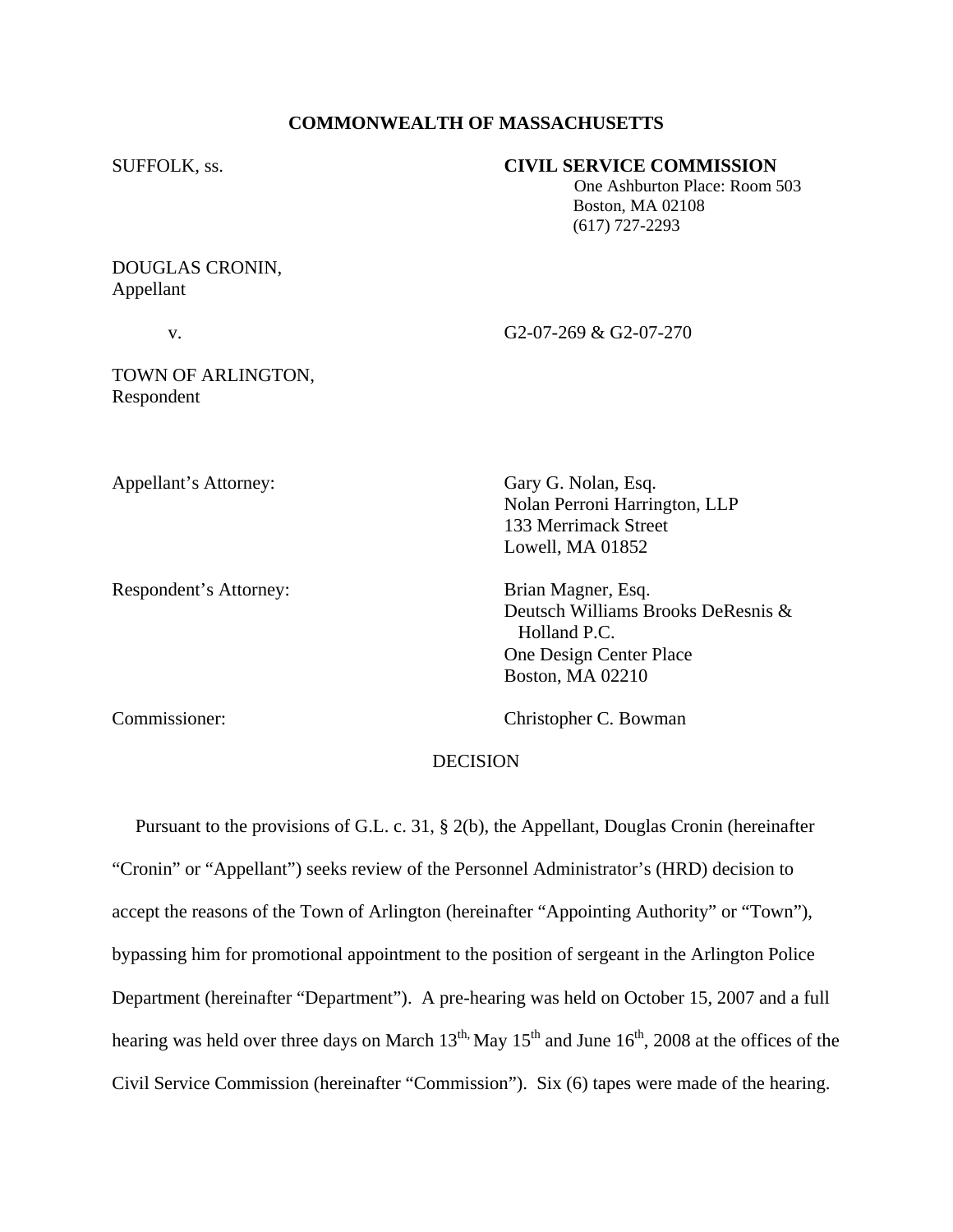At the conclusion of the full hearing, the parties were encouraged to pursue settlement prior to submission of their respective Proposed Decisions. As no settlement was reached, it was agreed that the parties would submit their Proposed Decisions to the Commission by October 24, 2008.

#### **FINDINGS OF FACT:**

Forty-two (42) exhibits were entered into evidence at the hearing. Based on the exhibits submitted at the hearing and the testimony of the following witnesses:

#### *For the Appointing Authority:*

- Police Chief Frederick Ryan, Town of Arlington;
- Captain John Seron, Town of Arlington;
- Caryn Cove Malloy, Director of Personnel, Town of Arlington;

#### *For the Appellant:*

- Douglas Cronin, Appellant;
- Frank Bourgeous, retired Sergeant, Arlington Police Department;

I make the following findings of fact:

- 1. The Town of Arlington is a residential community of approximately 40,000 residents located less than 10 miles north of Boston. (Testimony of Chief Ryan)
- 2. The Arlington Police Department has approximately 63 police positions, which are broken down as follows: Chief of Police; 3 Captains; 7 Lieutenants; 10 Sergeants; and 43 police officers (Testimony of Chief Ryan)
- 3. The characteristics of the Town and the needs of its residents significantly impact the Department's policing philosophy. Given that many of the situations requiring police involvement with the public are non-criminal in nature, the Department has adopted and trained its officers in the concept of "community policing". The Department emphasizes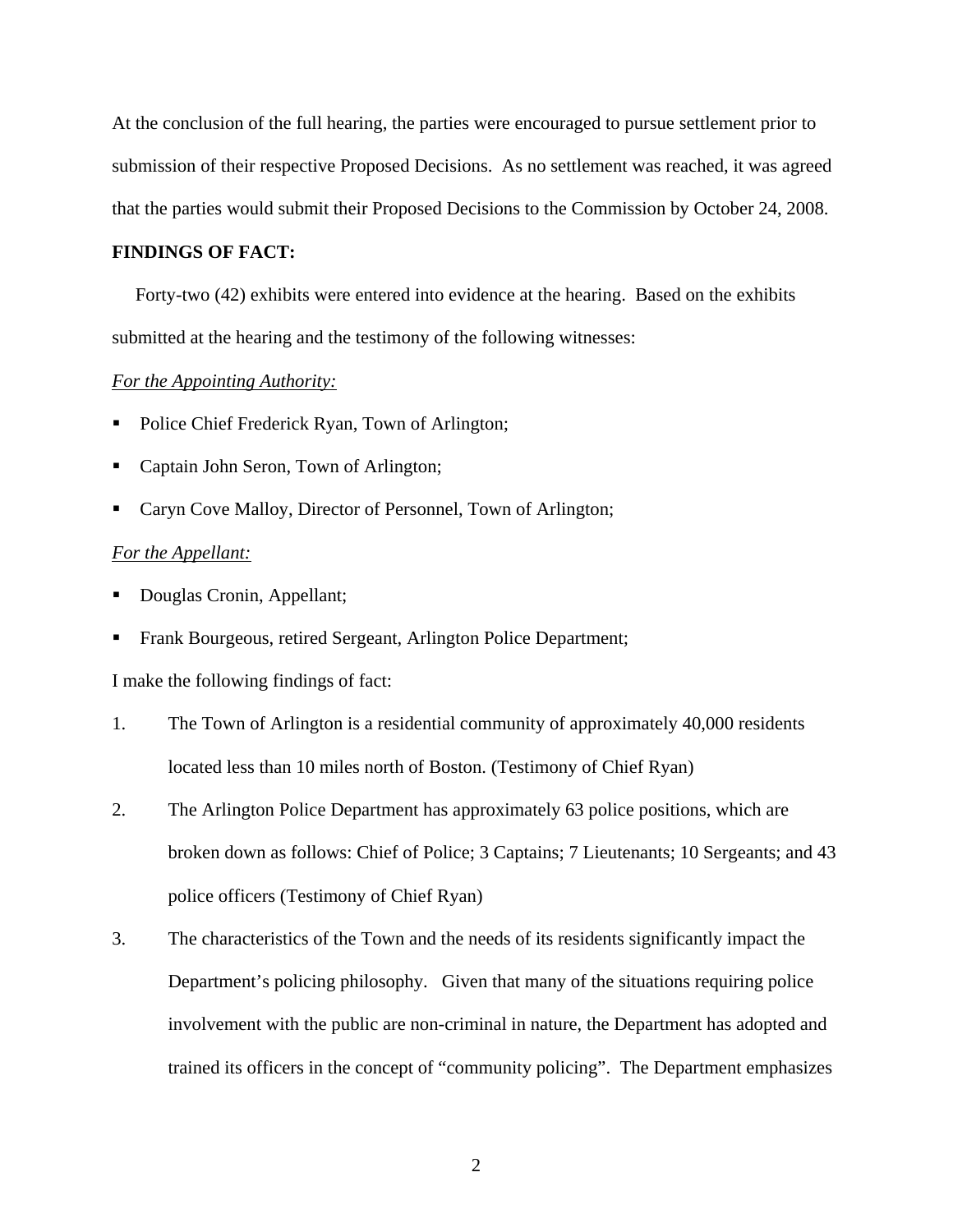to its officers the importance of building productive partnerships and working proactively with the public in order to solve problems and reach solutions. (Testimony of Chief Ryan and Captain Serson)

- 4. Sergeants play a vital role in implementing the Department's policies and objectives, including the advancement of "community policing" concepts. Sergeants are the first level of supervision and authority between the Department's administration and the actual police officers who are out in the streets interacting with the public on a daily basis. Sergeants are expected to be good leaders and role models who are able to explain and encourage those police officers working under their supervision to carry out the Department's policies and objectives. (Exhibit 42; Testimony of Chief Ryan and Captain Serson)
- 5. The Appellant has been a patrolman in Arlington since 1998. He has a Bachelor of Science degree from the University of Arizona (Public Administration – 1996) and a Masters Degree in Criminal Justice Administration from Western New England College (2001). (Testimony of Appellant)
- 6. On February 7, 2007, the Town sought a certified list of promotional candidates from HRD seeking to promote two department patrol officers to the position of sergeant. (Stipulation and Exhibit 1)
- 7. The Town received Certification No. 270183 from HRD. The certification contained the names of five Department patrol officers. The Appellant's name appeared in the first position with a score of 94. The score of the second place officer, Sean Kiernan was 82 and the third ranked officer, Daniel Kelly, had a score of 80. (Testimony and Exhibit 2)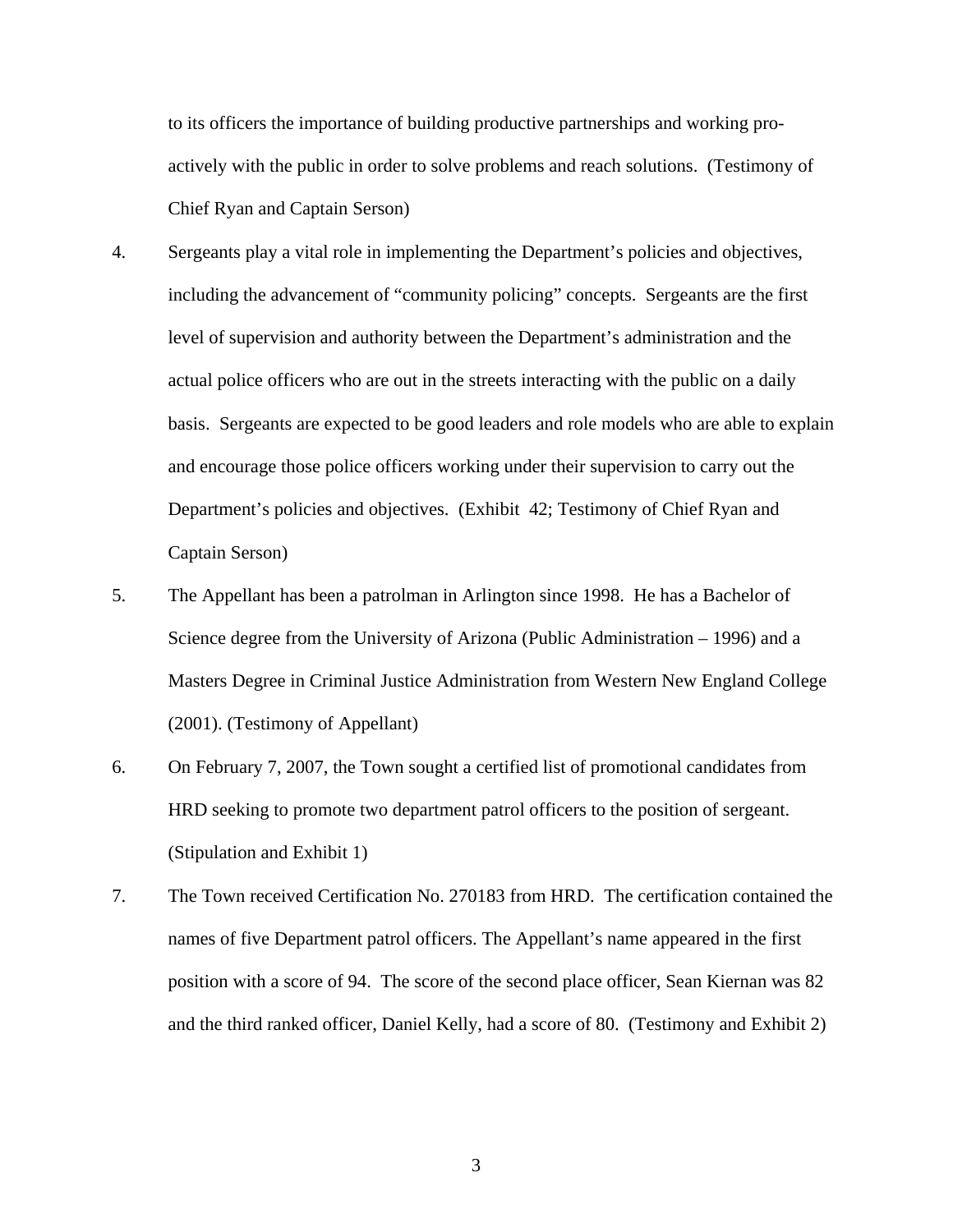- 8. On April 3, 2007, the Town sent a 3-page letter to HRD listing negative reasons for its bypass of the Appellant for the position of Sergeant, instead selecting the second and third ranked candidates, Kiernan and Kelly. (Exhibit 3)
- 9. The negative reasons for not selecting the Appellant included: 1) lack of supervisory experience; 2) a response to a question during the interview process; and 3) past performance. (Exhibit 3)
- 10. On April 19, 2007, HRD notified the Town that additional information was needed regarding the positive reasons for selecting Officers Kiernan and Kelly. (Exhibit 4)
- 11. On May 10, 2007, the Town submitted the additional information requested by HRD summarizing the positive reasons for selecting Officers Kiernan and Kelly. (Exhibit 6)
- 12. On June 15, 2007, HRD approved the bypass reasons submitted by the Town. (Exhibit 8) *Lack of Supervisory Experience*
- 13. Chief Ryan testified that none of the candidates had supervisory experience and that including that as a reason for bypass was a mistake. (Testimony of Chief Ryan and Exhibit 3)

## *Appellant's Response to Interview Question*

- 14. The Town established a panel to interview five candidates, including the Appellant and the two officers ultimately selected. The panel consisted of Chief Ryan, Captain Serson and Caryn Cove Malloy, the Town's Director of Personnel. (Testimony of Chief Ryan)
- 15. The panel was responsible for conducting the interviews and making a recommendation to the Town Manager as to which two candidates should be promoted to the Sergeant position. (Testimony of Chief Ryan)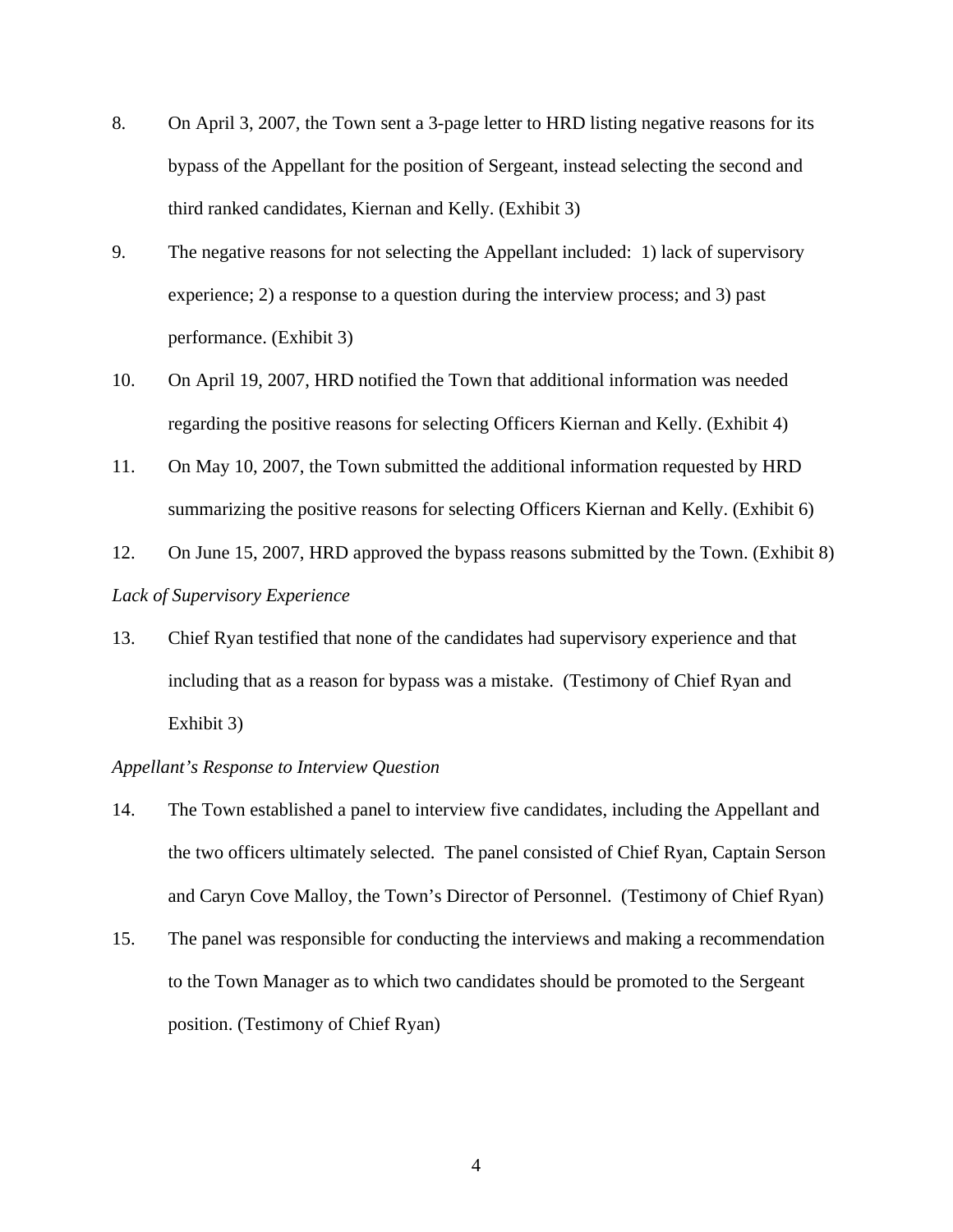- 16. Chief Ryan has been a police officer since 1984. Prior to becoming Chief of the Arlington Police Department in 1999, he served as a police officer, sergeant, lieutenant and deputy chief in the Concord Police Department. Captain Serson has been a police officer since 1977. He worked his way up the ranks of the Arlington Police Department and has held the position of Captain for several years. Ms. Malloy has been the Town's Personnel Director since 2001 and is involved in the hiring process for employees in all of the Town's departments, including the police and fire departments. (Testimony of Chief Ryan, Captain Serson and Ms. Malloy)
- 17. Although the interviews were not recorded, each of the panelists took detailed notes regarding the candidates' responses. (Exhibits  $9 - 11$ )
- 18. The format of the panel interviews was the same for each of the five candidates. The panel asked each candidate the same set of predetermined questions and then, depending on each candidate's answers, the panel asked relevant follow-up questions. (See Exhibits 9 - 11 and Testimony of Chief Ryan, Captain Serson and Ms. Malloy)
- 19. No formal scoring system was established regarding the interview process. Rather, following each candidate's interview, the panel discussed and reached a consensus on the candidate's interview performance. The panel then discussed and reached a consensus on each candidate's overall qualifications for promotion and the recommendation it should make to the Town Manager. (Testimony of Chief Ryan, Capt. Serson and Ms. Malloy)
- 20. Once the panel completed the interview and review process, it made a recommendation to the Town Manager as to which candidates it thought should be promoted to the two vacant Sergeant positions. (Testimony of Chief Ryan)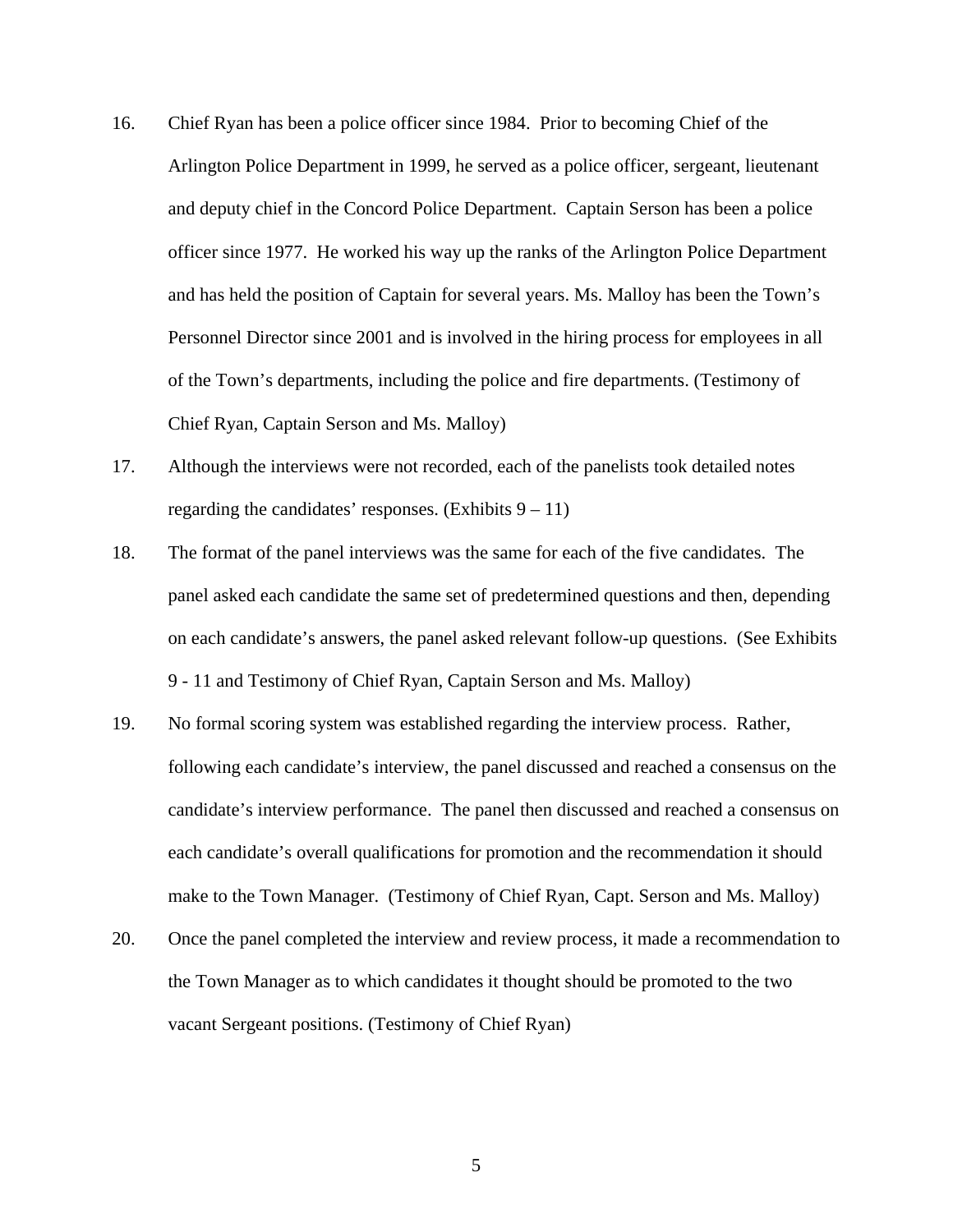- 21. According to the bypass reasons submitted to HRD by the Town , the Appellant's reply to the panel's questions regarding use of police discretion and sound common sense while enforcing the law "highlighted his lack of skill in this area and led the panel to conclude that he would have difficulty transitioning from the position of police officer to the supervisory position of police sergeant. For example, he was asked whether he considered the spirit and intent of the law when enforcing the law and was given a hypothetical example of a grandmother in a public park after hours. He stated that he would remove the grandmother and if 'they' wanted to allow grandmothers in the park after hours 'they' could change the law. [According to the panel] [t]his response illustrates good knowledge of the law but a concerning lack of common sense and recognition of the spirit and intent of the law that is reflected in the performance of his duties." (Exhibit 3)
- 22. In contrast, the panel noted that the individuals ultimately selected to fill the sergeant position mentioned that "all is not 'black & white' when enforcing the law and Officer Kelly stated that in fact 80% of the time matters fall in the "grey area". (Exhibit 3)
- 23. Chief Ryan, Captain Serson and Ms. Malloy all testified before the Commission that the Appellant performed poorly during the panel interview. Specifically, the panel felt that the Appellant's answers to their questions raised serious concerns about his ability to be an effective Sergeant. (Testimony of Chief Ryan, Captain Serson and Ms. Malloy)
- 24. The Appellant testified before the Commission that he felt it would not be fair to enforce the trespassing law against teenagers while allowing others to stay. The Appellant stated that the intent of the law presumably would not be to discriminate, and that the officer's job was "enforcement, not policy making". (Testimony of Appellant)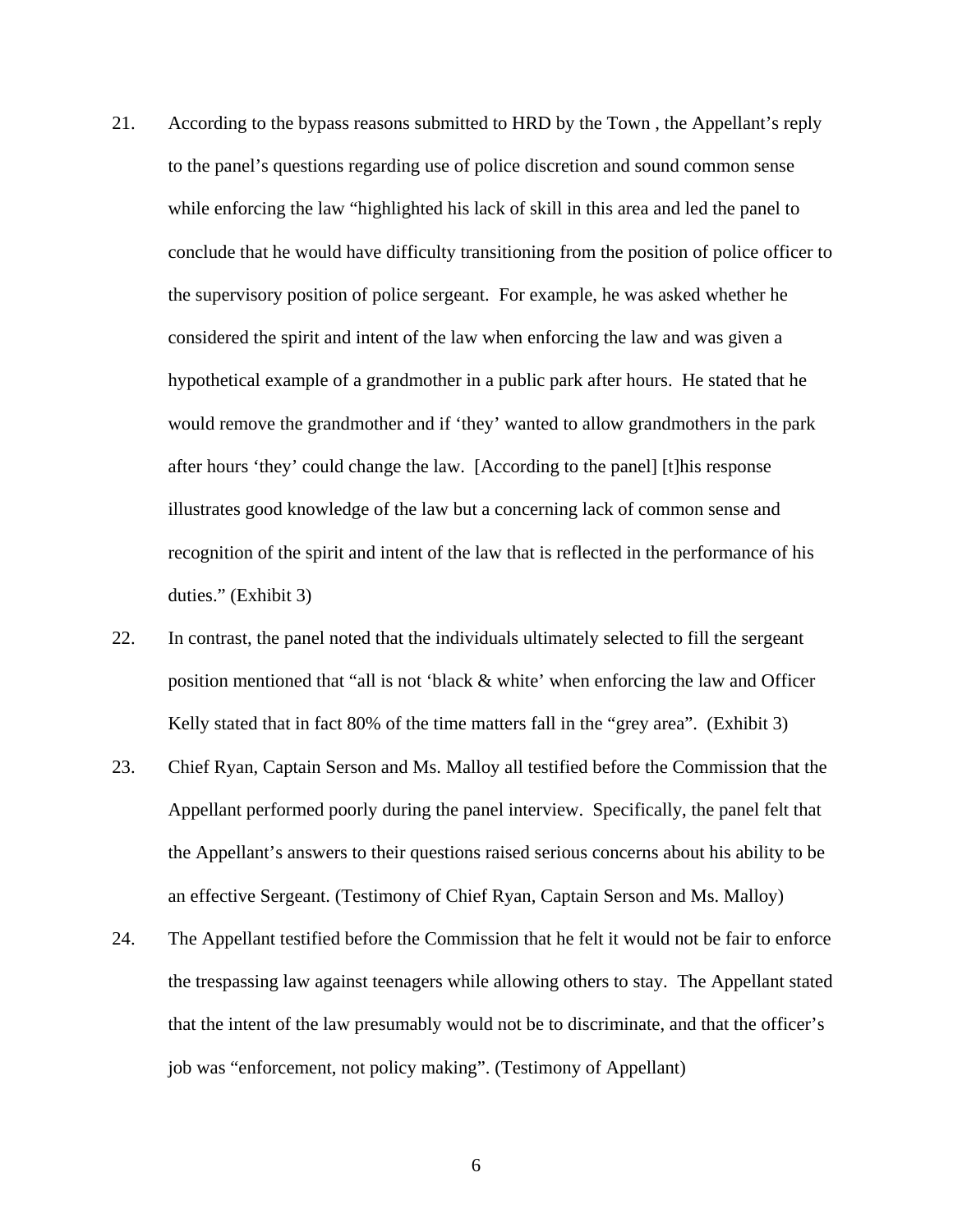## *Past Performance*

- 25. As part of the negative bypass reasons submitted by the Town to HRD, they included the following concerns about the Appellant's past performance as a police officer:
	- January 5, 1999 Officer Cronin was reprimanded for unsafe operation of police vehicles following an on-duty crash and sent to training;
	- June 16, 2004 Officer Cronin was removed from NEMLEC Regional Response Team for insubordination. Removal followed a written complaint from Lt. McKenzie of the Andover Police Department who described Officer Cronin's conduct as being "confrontational" toward a superior officer in violation of department rules and regulations.
	- September 7, 2005 Officer Cronin was reprimanded for unsafe operation of police vehicles following a series of six (6) on-duty crashes and reassigned by his supervisor from operating of a police vehicle to a walking beat for six (6) months.
	- August 15, 2005 Officer Cronin was insubordinate over the two-way radio by shouting at his supervisor. Officer Cronin was verbally reprimanded by the Sergeant.
	- March 29, 2006 Officer Cronin was reprimanded and counseled by Capt. McLaughlin for improper use of police discretion that resulted in five independent complaints to the department relating to over aggressive enforcement of parking violations;
	- As of March 21, 2007 there were three open/active internal investigations into complaints made by citizens against Officer Cronin for allegations related to lack of professionalism and conduct unbecoming of a police officer;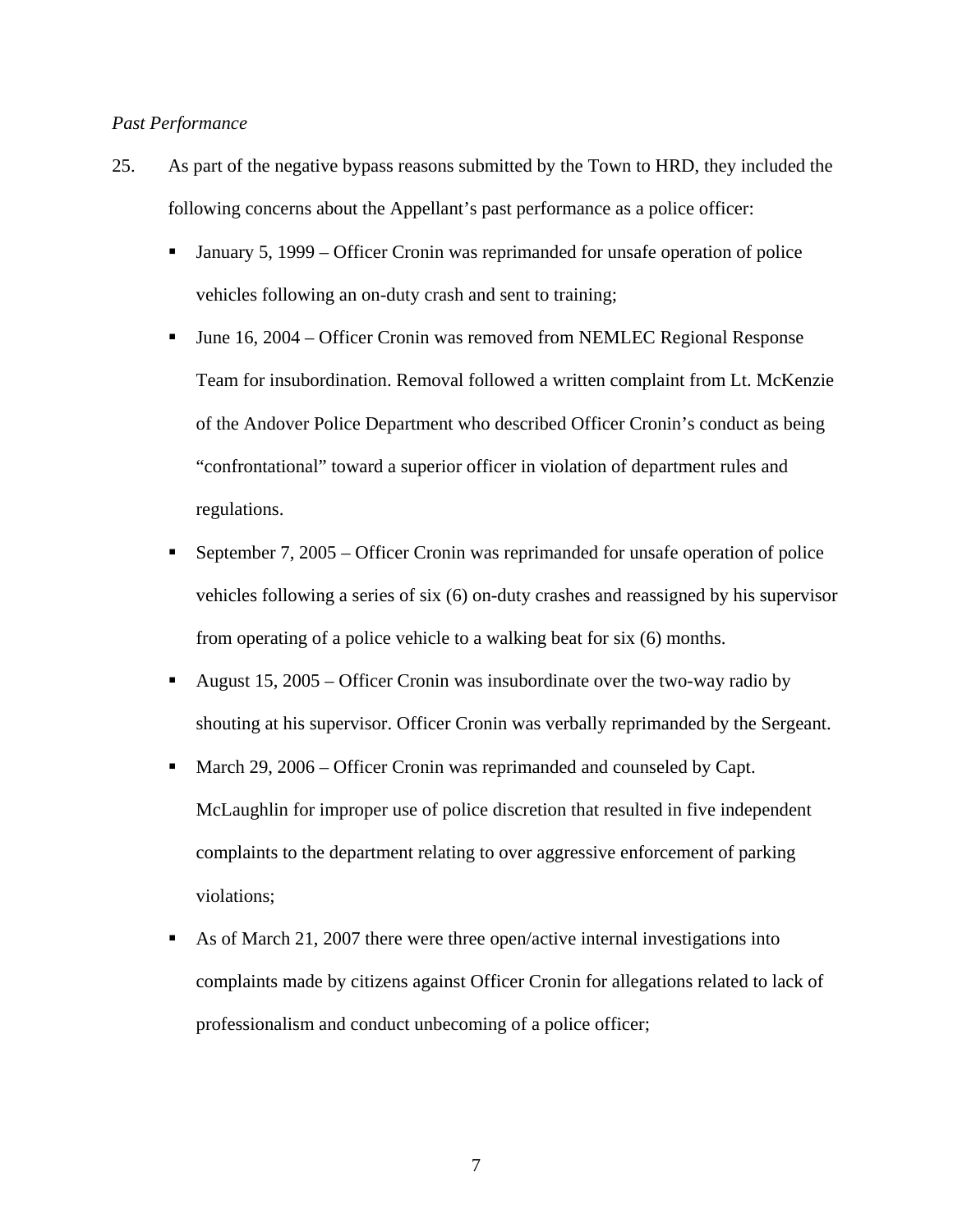- March 22, 2007 Officer Cronin was reprimanded for conduct unbecoming a police officer relating to a matter where Officer Cronin transported an arrestee from his home in only his underwear and failing to take affirmative action to provide the detainee with suitable clothing. (Exhibit 2)
- 26. In regard to the 1999 letter of reprimand for unsafe driving, Chief Ryan stated that his letter was somewhat mistaken as he believed the reprimand occurred in 2000. There was also testimony that the reprimand was reduced by agreement to some form of verbal counseling. The Appellant testified that the agreement was that the reprimand would be rescinded and would not be used in the future. (Testimony of Chief Ryan and Appellant).
- 27. The Appellant testified that most of the accidents were investigated by the Department and he was cleared of fault. (Testimony of Chief Ryan and Appellant).
- 28. In regard to the alleged insubordination related to the Regional Response Team, the Appellant testified that the incident, which involved a labor dispute between the Boston Police Patrolmens' Association ("BPPA") and the City of Boston, surrounding the 2004 National Democratic Party Convention in Boston. Further, the Appellant testified that he was never disciplined or reprimanded by anyone in the Arlington Police Department, and that the first time he was ever told that he was so disciplined was in connection with this appeal. (Testimony of Appellant).
- 29. In regard to improperly exercising his own discretion in issuing too many parking tickets to vehicles in Arlington Center, the Appellant testified that the Town had no rule which did or could regulate an officer's discretion in giving citations, and that he was following specific instructions by his supervisors in writing citations. (Testimony of Chief Ryan and Appellant).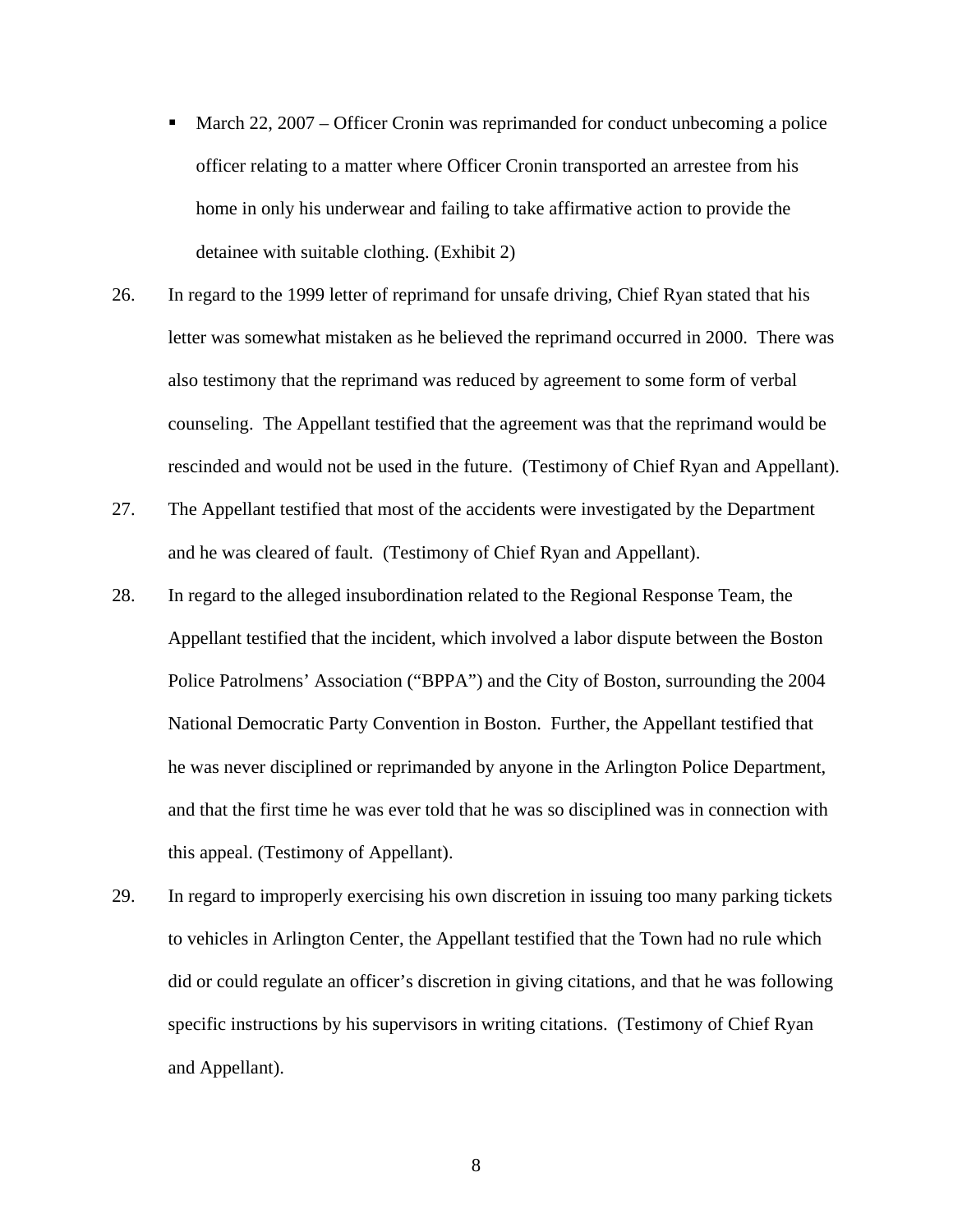- 30. In regard to being verbally reprimanded for being insubordinate over the radio, the Appellant denied such discipline ever took place, and had no knowledge of the incident. (Testimony of Appellant) The Town produced no evidence of the discipline.
- 31. In regard to the three open/active internal investigations in to citizen complaints against Officer Cronin, Chief Ryan testified that the first complaint was resolved in the Appellant's favor on March 29, 2007. With regard to the second open investigation referenced in the bypass letter, Chief Ryan testified that the complaint was found to be "unsustained" on March 15, 2007. (Testimony of Chief Ryan) Regarding the third open matter referenced in the letter, the Town exonerated the Appellant regarding this complaint on June 7, 2007. (Exhibit 37)
- 32. In regard to the arrest of a citizen while in his underwear, an investigation by a then-Captain McLaughlin, the citizen's complaint against the Appellant was unfounded, and the Appellant acted in accordance with the law and the circumstances. (Exhibit 36)
- 33. Officer Kiernan (one of the selected candidates) has no record of discipline.
- 34. In 1998, Officer Kelly (the other selected candidate) and another officer were terminated after they were called to the scene of a disturbance and allegedly aided an off-duty officer who had engaged in wrongdoing. The termination of Officer Kelly and the other officer was a highly charged political issue in the Town. Chief Ryan was not the Chief at the time of these terminations. After Chief Ryan became Chief, he agreed to bring Officer Kelly and the other officer back to work and their time off was considered as a long-term suspension. When Officer Kelly returned to the Department after his suspension, Chief Ryan was extremely impressed by his positive attitude and the fact that he did not hold a grudge or have a "chip on his shoulder" over the 1998 incident. Instead, according to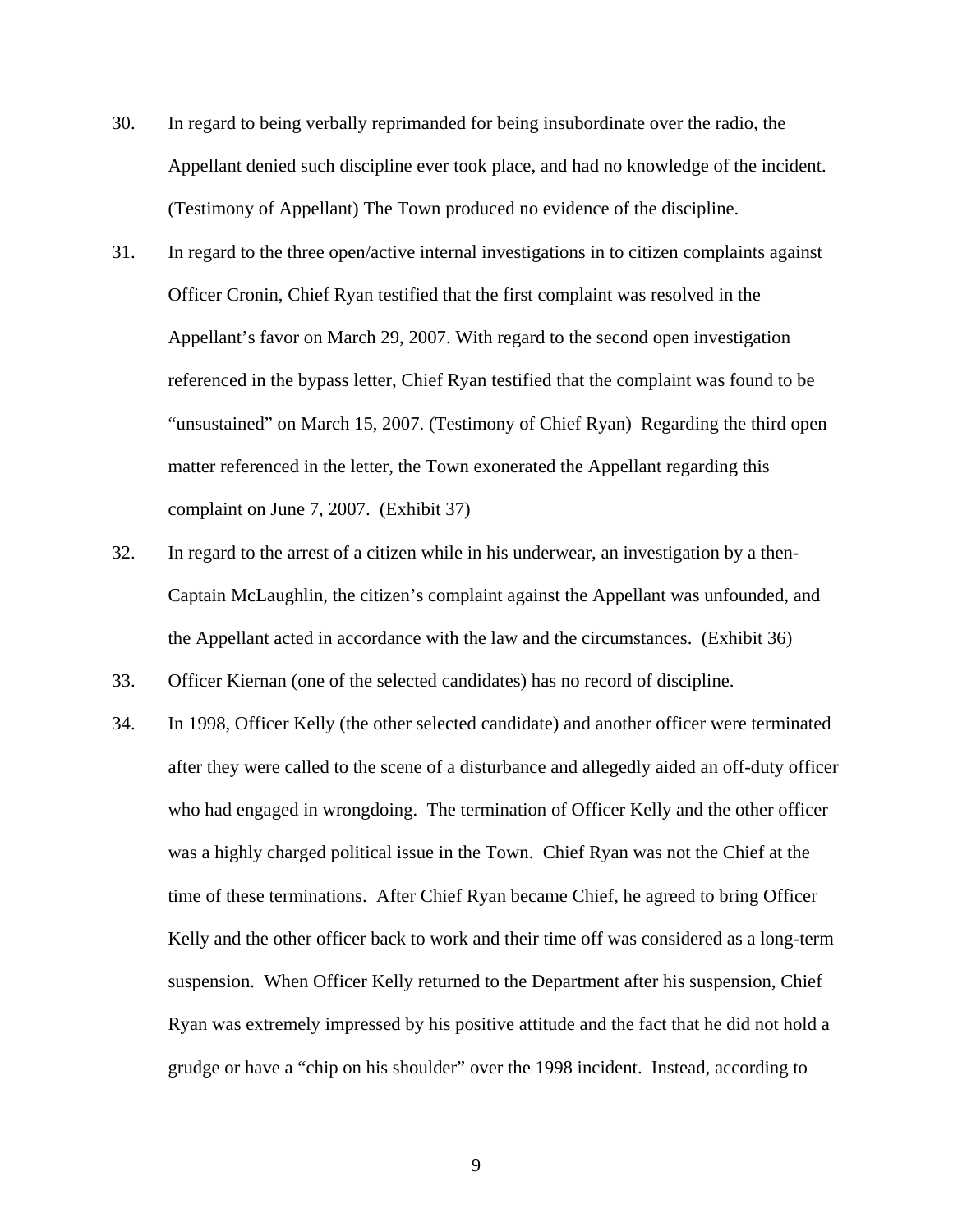Chief Ryan, Officer Kelly was a model police officer, was elected Union president, and became a leader who had the respect of the other police officers. Despite Officer Kelley's positive attitude and performance upon his return, Chief Ryan and the Town decided to bypass him for promotion to Sergeant in 2003 because his discipline, although nearly five years old at that point, was still too recent to consider promoting him. Based on the aforementioned, the panel concluded that Officer Kelly's prior discipline stemming from the 1998 incident should not be a prohibition to promoting him to Sergeant in 2007. (Testimony of Chief Ryan)

35. The panel did not consider the differing civil service scores of the candidates when making its promotional decisions. (Testimony of Chief Ryan)

#### **CONCLUSION**

 The role of the Civil Service Commission is to determine "whether the Appointing Authority has sustained its burden of proving that there was reasonable justification for the action taken by the appointing authority." City of Cambridge v. Civil Service Commission, 43 Mass. App. Ct. 300, 304 (1997). Reasonable justification means the Appointing Authority's actions were based on adequate reasons supported by credible evidence, when weighed by an unprejudiced mind, guided by common sense and by correct rules of law. Selectmen of Wakefield v. Judge of First Dist. Ct. of E. Middlesex, 262 Mass. 477, 482 (1928). Commissioners of Civil Service v. Municipal Ct. of the City of Boston, 359 Mass. 214 (1971). G.L. c. 31, § 2(b) requires that bypass cases be determined by a preponderance of the evidence. A "preponderance of the evidence test requires the Commission to determine whether, on a basis of the evidence before it, the Appointing Authority has established that the reasons assigned for the bypass of an Appellant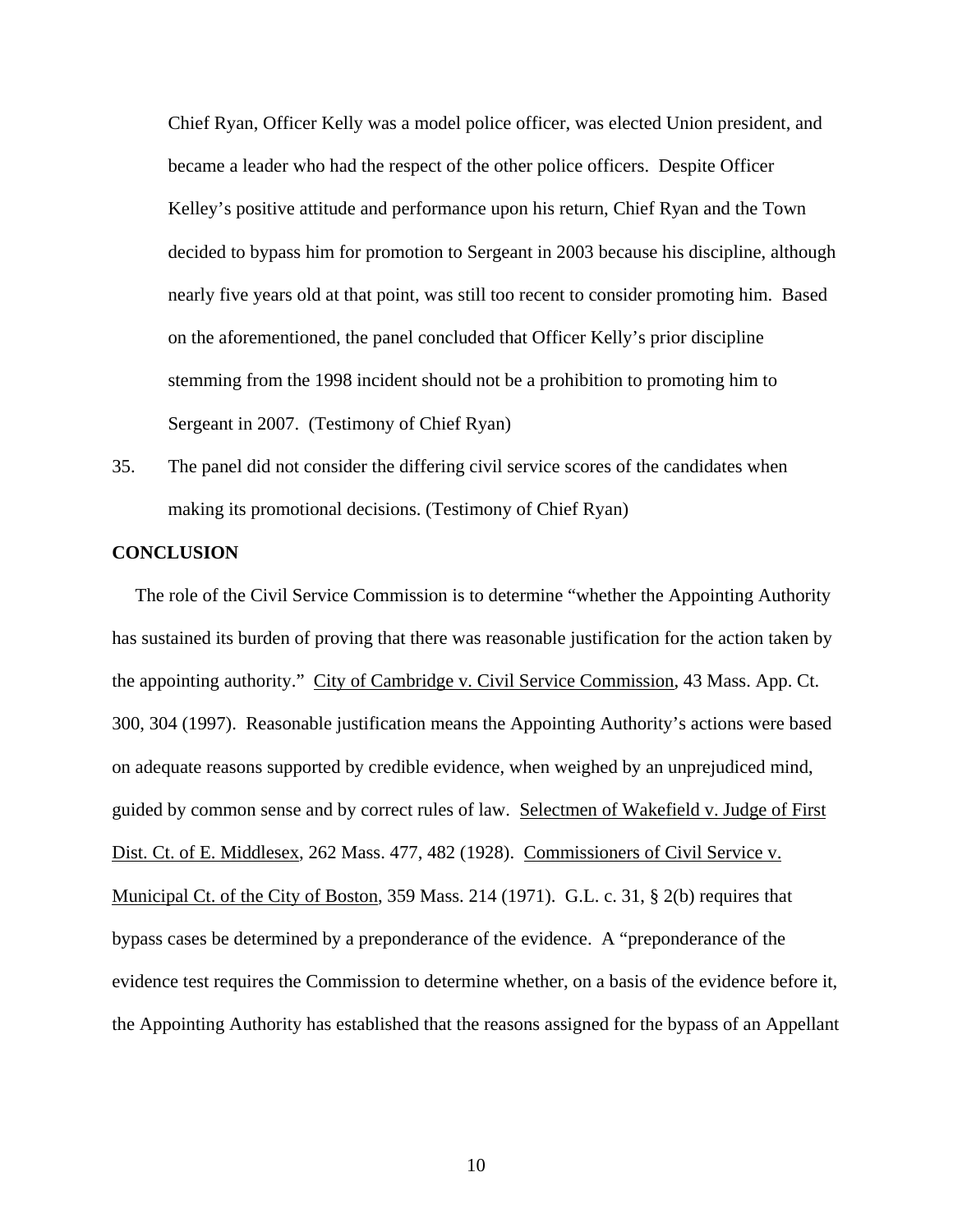were more probably than not sound and sufficient." Mayor of Revere v. Civil Service Commission, 31 Mass. App. Ct. 315 (1991). G.L. c. 31, § 43.

 Appointing Authorities are rightfully granted wide discretion when choosing individuals from a certified list of eligible candidates on a civil service list. The issue for the Commission is "not whether it would have acted as the appointing authority had acted, but whether, on the facts found by the commission, there was reasonable justification for the action taken by the appointing authority in the circumstances found by the commission to have existed when the Appointing Authority made its decision." Watertown v. Arria, 16 Mass. App. Ct. 331, 332 (1983). *See* Commissioners of Civil Service v. Municipal Ct. of Boston, 369 Mass. 84, 86 (1975) and Leominster v. Stratton, 58 Mass. App. Ct. 726, 727-728 (2003). However, personnel decisions that are marked by political influences or objectives unrelated to merit standards or neutrally applied public policy represent appropriate occasions for the Civil Service Commission to act. City of Cambridge, 43 Mass. App. Ct. at 304.

 In this case, the Town proffered three reasons to the state's Human Resources Division for bypassing the Appellant: 1) lack of supervisory experience; 2) a response to a question during the interview process; and 3) past performance as well as the positive reasons of the candidates selected.

 In regard to the lack of supervisory experience, the Town has acknowledged that this reason was erroneous as the selected candidates did not have any supervisory experience, leaving only two negative reasons related to the Appellant and the positive reasons of the selected candidates.

 In regard to the past performance of the Appellant, I am troubled by the Town's decision to include certain incidents (all involving citizen complaints) in which the Appellant was ultimately found not to be at fault. In one case, the Appellant was found not to be at fault prior to the Town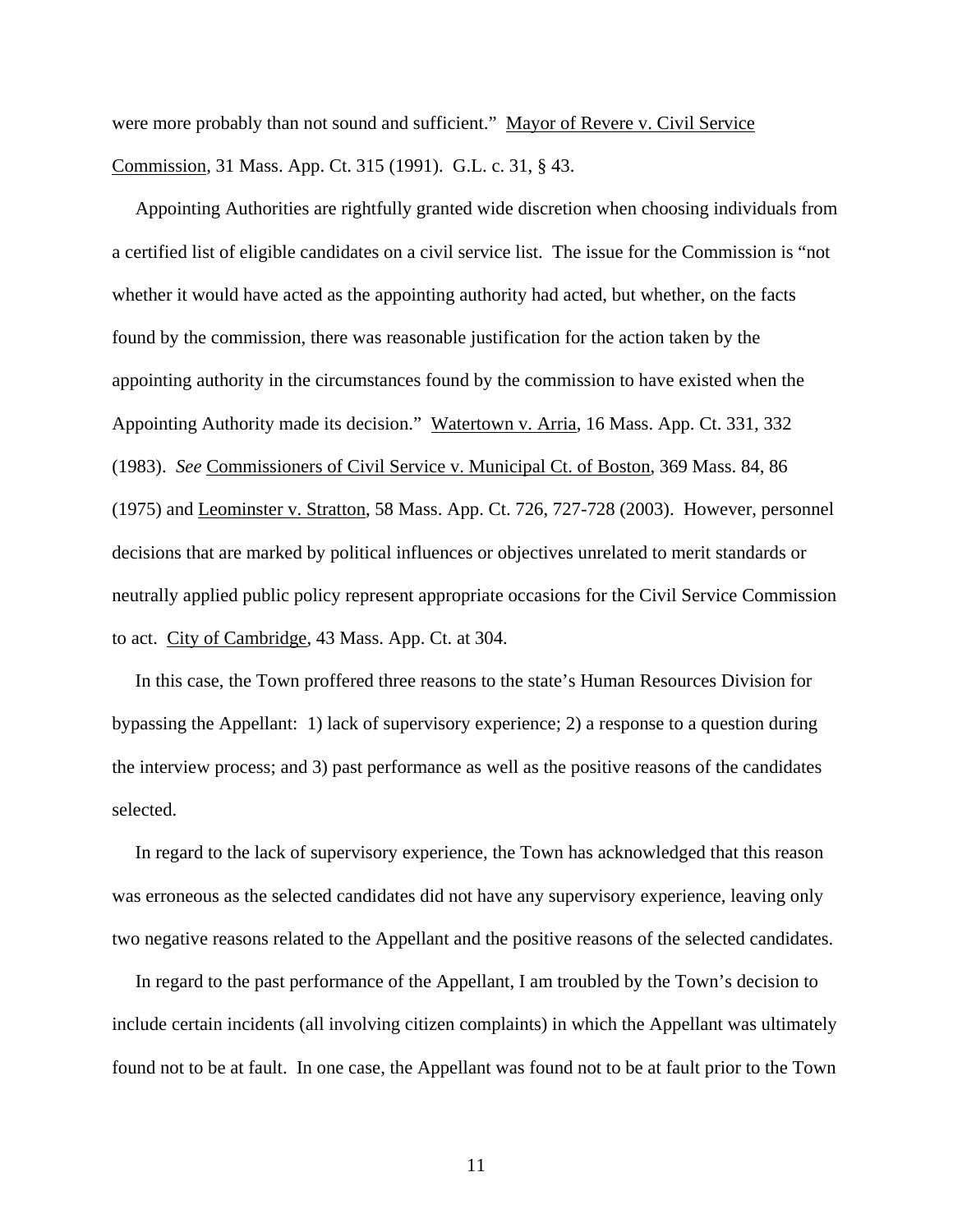actually forwarding the negative reasons, including this incident, to HRD. In another case, the Appellant was found not to be at fault while HRD's review was still pending, yet the Town failed, in both cases, to notify HRD of these outcomes. In regard to a third incident involving a citizen complaint, the Appellant was found by the Captain investigating the complaint to be "exonerated".

 Further, the Town was unable to substantiate a claim that the Appellant was verbally reprimanded for insubordination for an incident over a two-way radio. In regard to the alleged insubordination related to the Regional Response Team, the Town's hearsay evidence on this issue is not sufficiently reliable when compared against the live testimony of the Appellant who alleges that the incident in question was related to a union issue that involved the Boston Police Patrolmens' Association. In regard to failing to exercise proper discretion regarding the issuance of parking tickets in Arlington Center, this is more related to the Town's final negative reason for not selecting the Appellant: his purported inability, as displayed in his interview, to exercise discretion instead of viewing all things as "black and white", discussed in more detail below.

 An applicant's poor performance during the interview process is a relevant factor an appointing authority can use to judge an applicant. See Frost v. Town of Amesbury, 7 MCSR 137 (1994) (Commission upholds bypass where applicant's answers to situational questions were unsatisfactory); LaRoche v. Department of Correction, 13 MCSR 159 (2000) (Commission upholds bypass where applicant's answers to situational scenarios did not comply with department policies and procedures and failed to demonstrate an ability to lead); McMahon v. Town of Brookline, 20 MCSR 24 (2007) (poor interview performance can stand alone as the sole basis for bypass where there is no evidence of any inappropriate motivations on the part of the Appointing Authority).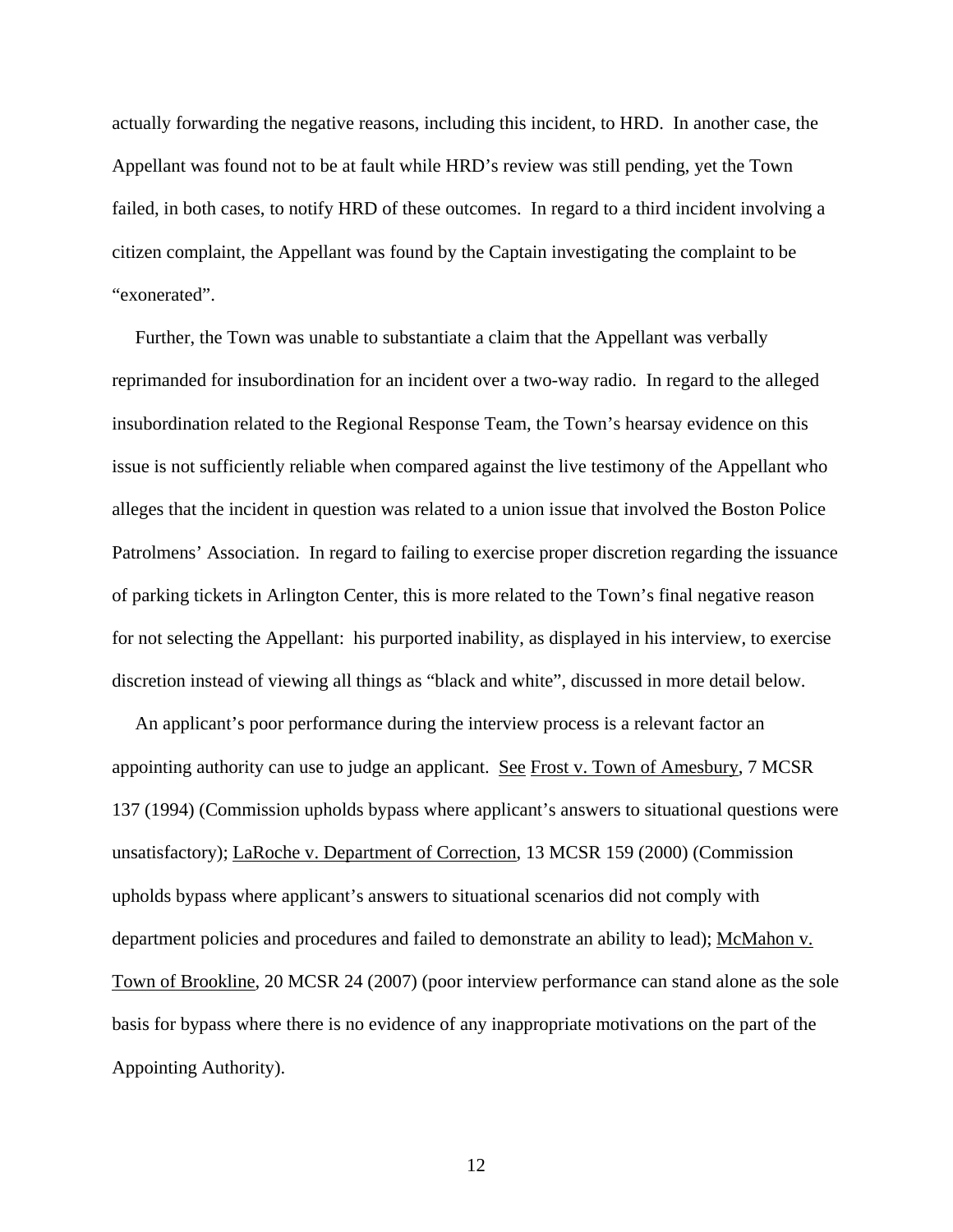As referenced above, the Town chose to conduct interviews of the respective candidates. The authority to interview candidates is inherent in G.L. c. 31 § 25. Flynn v. Civ. Serv. Comm'n, 15 Mass. App. Ct. 206, 208 (1983). While all parties would have been better served if the panel included representation from outside the Town and the interviews had been recorded, these deficiencies do not prevent the Town from giving proper weight to the performance of the candidates during the interview process. Further, the Appellant's argument that the interview process was not based on objective criteria is misguided. Subjectivity is inherent in the evaluation of interviews. Flynn, supra. It is an error to introduce…a requirement of adequate indicia of objectivity for the statutorily authorized interviews. Neither the statute authorizing interviews, nor the Flynn case, nor any other authority... imposes such (a) requirement on appointing authorities." City of Westfield v. Civil Service Commission & another., No. 98-601, Hampden Superior Court (1999).

 The panel asked each candidate the same set of predetermined questions. Chief Ryan, Captain Serson and Ms. Malloy all testified that the Appellant performed poorly during the panel interview. Specifically, the panel felt that the Appellant's answers to their questions raised serious concerns about his ability to be an effective Sergeant. The Appellant's answers to the panel's questions regarding use of police discretion and sound common sense while enforcing the law raised concern among the panel members regarding the Appellant's ability to effectively transition from the position of police officer to the supervisory position of Sergeant. Chief Ryan testified that the Appellant's inability to exercise proper discretion was also evidenced by his rigid enforcement of parking regulations in the Town's Center when he was assigned a walking beat in that area.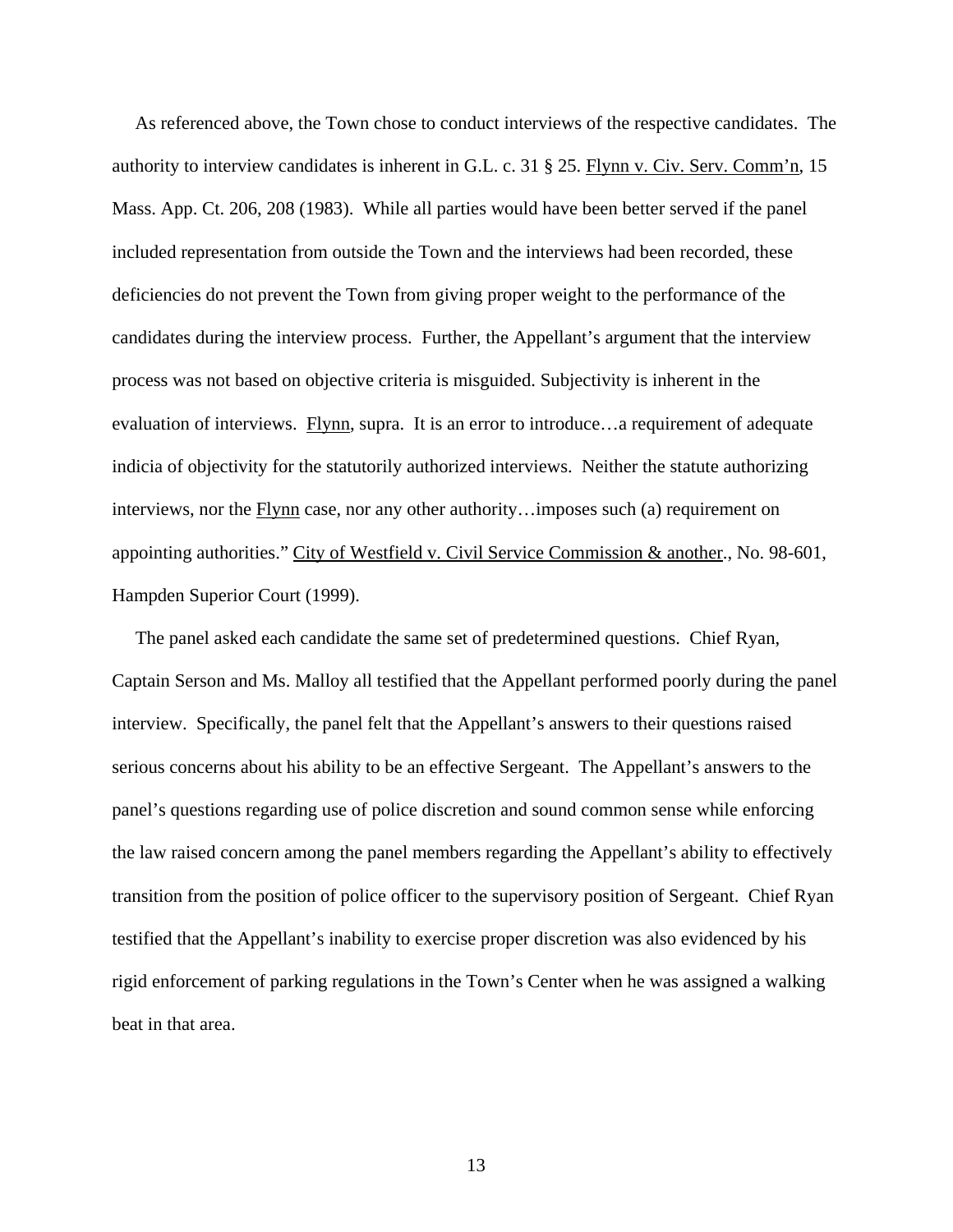I listened carefully to the Appellant's testimony before the Commission in regard to his ability to exercise discretion as opposed to seeing all things as "black and white" as alleged by the Town. Specifically, I considered the Appellant's testimony before the Commission in regard to the "hypothetical grandmother walking in the park after hours" scenario as well as his strict enforcement of the parking regulations in the Town's Center while he was assigned to a walking beat in that area.

 While the Appellant attempted to soften his answers regarding the hypothetical grandmother in the park scenario, he continued to maintain a rigid, "by the book" mentality during his testimony in which he seemed to relish ensuring compliance with the letter of local bylaws and challenging local officials to change these bylaws if they didn't want them strictly enforced. In short, the interview panel's concerns about the Appellant's rigidity were not fabricated in an attempt to justify a decision to bypass the Appellant. In fact, during the three days of hearing, the Appellant at no time introduced any evidence, or even suggested, that the Town's decision to bypass him for promotion was politically motivated, either against the Appellant or in the favor of the candidates that were promoted. Rather, based on the Appellant's own testimony before the Commission, I could understand how the Appellant's answers before the panel caused them to have concern about his ability to effectively serve in a leadership position in the Arlington Police Department.

 In contrast, the two selected candidates did not show the rigidity displayed by the Appellant and one of the selected candidates talked about the need to be able to manage the vast "gray areas" that police officers confront on a daily basis.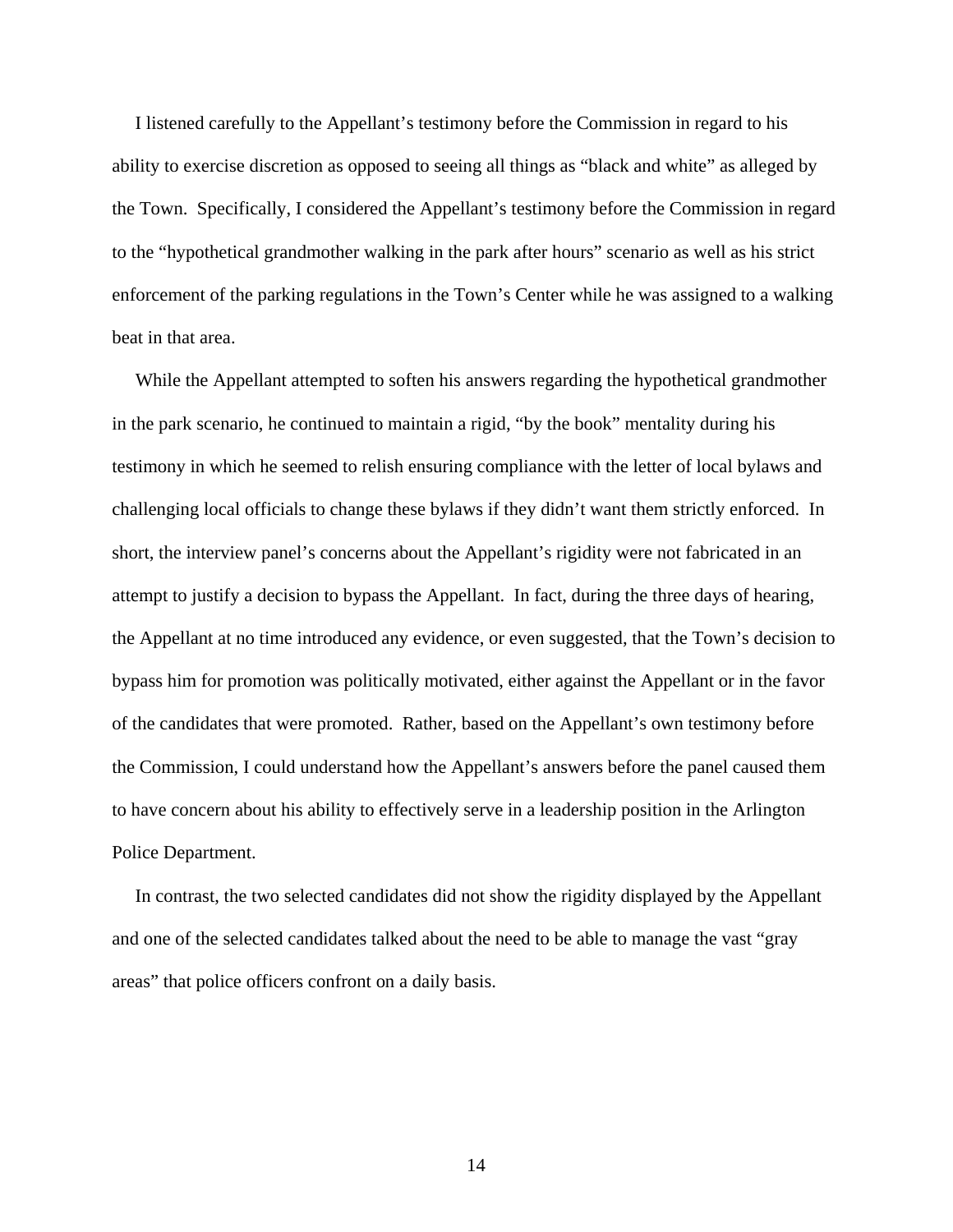It appears to be undisputed, that the panel, and the Town, failed to consider, in any way, the wide disparity in civil service scores between the Appellant and the two selected candidates with the Appellant scoring a 94 and the selected candidates scoring an 82 and 80 respectively.

 The fact that the Appellant scored higher on a civil service examination does not demonstrate that he was the most qualified candidate for the position of sergeant. (See Francis E. Murphy, III v. Cambridge and Mass. Civ. Serv. Comm'n, No. 03-0815, Middlesex Super. Court (2004). (City was not required to given any particular weight to the 8-point score differential on the civil service exam for two candidates competing for the position of Fire Chief.) However, given the 12 and 14-point differential in scores in this case, the Town can not summarily dismiss the scores as irrelevant as they appear to have done in this case.

 The Town acknowledged that one of the three reasons proffered to HRD for bypassing the Appellant (lack of supervisory experience) was an error. In regard to the second reason, the Appellant's disciplinary record and past performance, the Town, in some instances, failed to substantiate that certain discipline ever occurred and, in other cases, provided HRD with incomplete information, including information regarding the Appellant being "exonerated" regarding one citizen complaint lodged against the Appellant. Thus, these two reasons are insufficient to justify the bypass of the Appellant.

 As referenced above, however, the Town has shown that the Appellant, through his answers to an interview panel and his past performance, has shown a rigid, "black and white" mentality that are a legitimate concern for any Town considering who to appoint to a leadership position in their police department.

 In summary, the Town failed to substantiate 2 of the 3 reasons offered for bypassing the Appellant and disregarded the substantial difference in civil service scores between the Appellant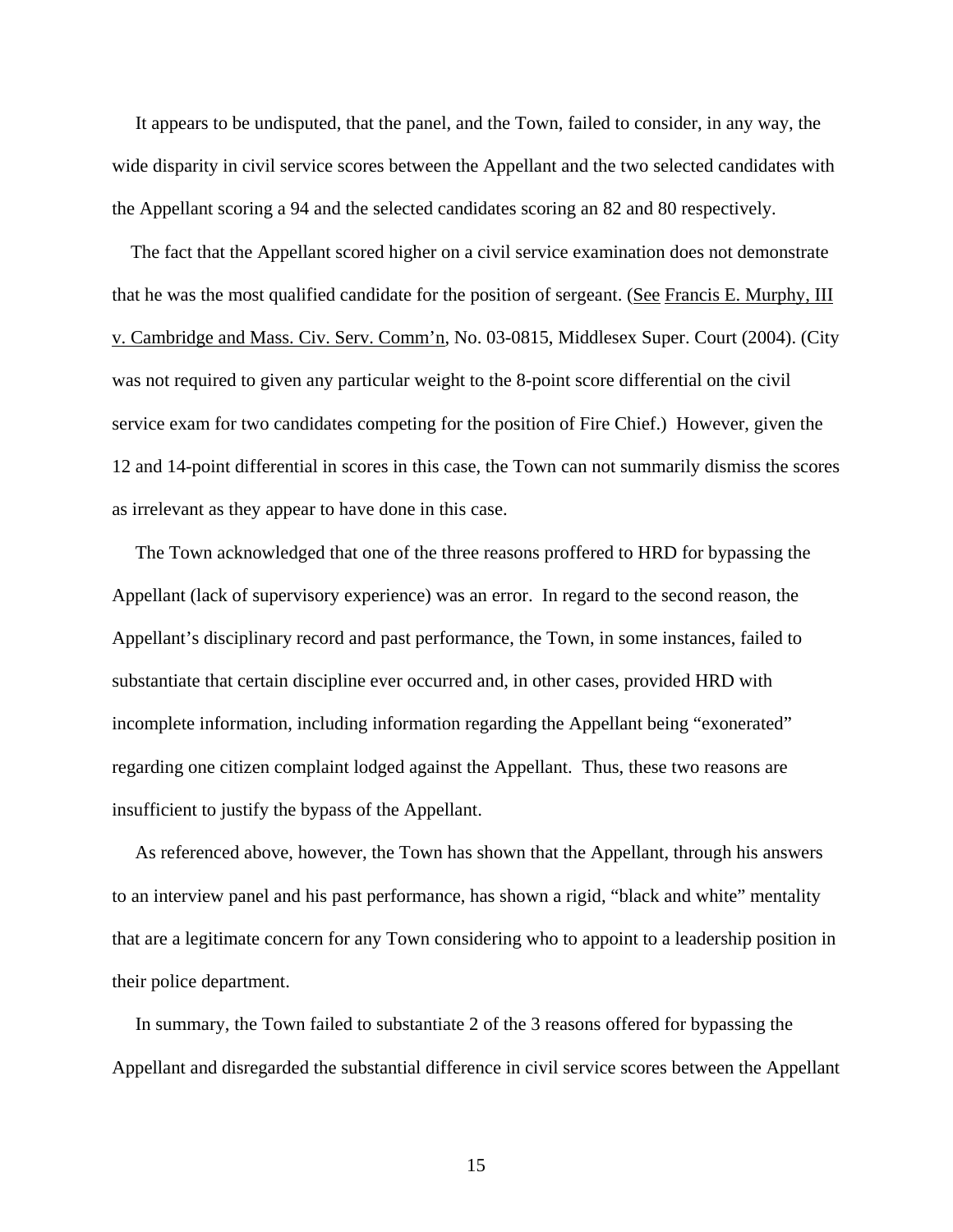and the selected candidates. The Town did, however, substantiate their concern that the Appellant had a rigidity that gave them cause for concern.

 For all of the above reasons, the Appellant's appeals under Docket Nos. G2-07-269 and G2- 07-270 are *allowed in part.* While the traditional relief granted to an Appellant in a successful bypass appeal is to place the candidate's name at the top of the *next* certification to be issued to the Town to ensure at least one additional consideration for promotion, I have concluded that an alternative form of relief is warranted given the circumstances in this particular appeal. Therefore, pursuant to Chapter 310 of the Acts of 1993, the Civil Service Commission directs the state's Human Resources Division to:

 Place the Appellant at the top of the first list of eligible candidates for the position of sergeant issued to the Town of Arlington after January 1, 2010 to allow the Appellant to be given at least one additional consideration for a sergeant position in the Town of Arlington.

 This relief is intended to recognize the Town's failure to substantiate two of the three reasons proffered for bypassing the Appellant and their failure to consider, at all, the difference in civil service scores between the Appellant and the selected candidates, while also recognizing the very real, palpable, rigidity of the Appellant that has given the Town such concern. Hopefully, the one calendar year that elapses before the relief is effective will give the Appellant the opportunity to demonstrate the traits of leadership, including flexibility and the appropriate use of discretion, that are required of any candidate seeking a leadership position in a police department.

Civil Service Commission

Christopher C. Bowman Chairman

\_\_\_\_\_\_\_\_\_\_\_\_\_\_\_\_\_\_\_\_